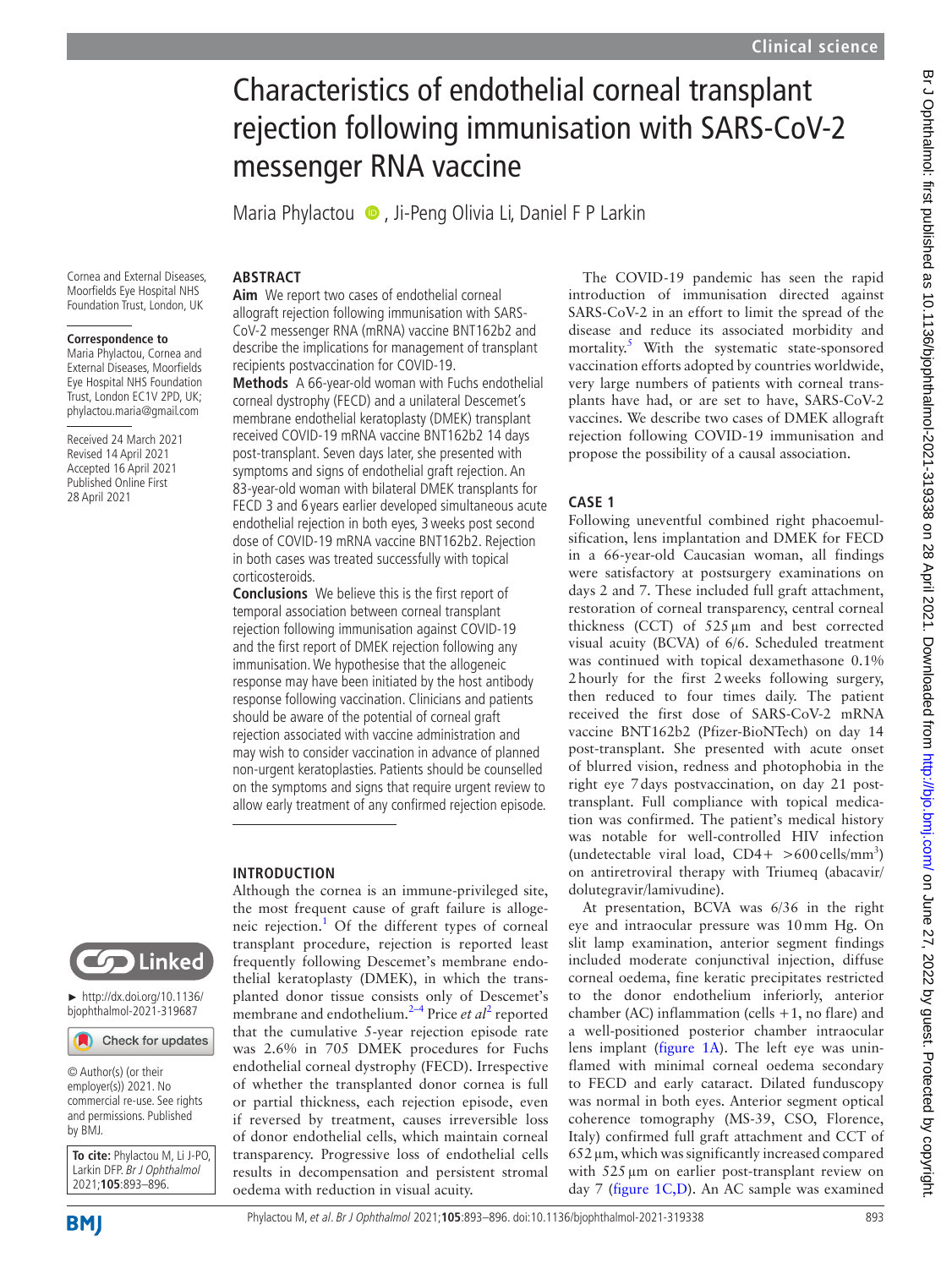

**Figure 1** Early acute endothelial rejection post-DMEK following vaccination. Slit lamp image at presentation on day 7 postvaccination with rejection and corneal oedema (A), and on day 14 postvaccination and intensive treatment with topical dexamethasone showing improved stromal transparency (B). Anterior segment OCT on day 7 post-DMEK indicating full graft attachment and CCT of 525 µm (C), on day 21 post-DMEK (day 7 postvaccination) at presentation with rejection and CCT of 652 µm corresponding to observed stromal oedema and inflammation (D), and on day 28 post-DMEK (day 14 postvaccination) following increased frequency of topical steroids and CCT of 526 µm (E). CCT, central corneal thickness; DMEK, Descemet's membrane endothelial keratoplasty; OCT, optical coherence tomography.

<span id="page-1-0"></span>for any possible associated virus-induced corneal inflammation: PCR with primers for cytomegalovirus, herpes simplex virus and varicella zoster virus was negative. As clinical appearances were typical of acute endothelial graft rejection, the frequency of topical steroid was increased from four times daily to every hour.

At follow-up 3days later, symptoms and signs of inflammation were resolving. The transplant function continued to improve on high-frequency dexamethasone drops, with clear cornea and BCVA of 6/6 7days after presentation [\(figure](#page-1-0) 1B,E). The frequency of topical dexamethasone was reduced to 2 hourly for 7days and thereafter continued four times daily according to our standard endothelial keratoplasty protocol. At the latest examination 4weeks postrejection onset, visual acuity was good and there was no active inflammation.

## **CASE 2**

An 83-year-old Caucasian woman presented with sudden onset of bilateral blurred vision, pain, photophobia and redness. She underwent DMEK and cataract surgery for FECD in the right eye 6years earlier and the same procedure in the left eye 3years earlier with replacement of an earlier Descemet's stripping enothelial keratoplasty graft. At the last examination 5months prior to urgent presentation, BCVA was 6/6 in both eyes with bilateral functioning grafts. Topical steroid medication was discontinued at that time. The patient received both doses of the SARS-CoV-2 mRNA vaccine BNT162b2 (Pfizer-BioNTech) at 2 months (first dose) and 3 weeks (second dose) prior to the onset of symptoms.

At presentation, BCVA was 6/24 in the right eye (OD) and 6/12 in the left eye (OS). Findings on slit lamp examination included bilateral circumcorneal injection, keratic precipitates, AC inflammation and normal intraocular pressure [\(figure](#page-1-1) 2).



**Figure 2** Bilateral simultaneous acute endothelial rejection post-DMEK following vaccination. Right cornea keratic precipitates on slit lamp (A,B) and OCT (C, marked by arrowhead) images; attached bright cells with extending processes attached to donor corneal endothelial cells (arrow) on in vivo confocal microscopy (D). Corresponding images of the left cornea (E–H). DMEK, Descemet's membrane endothelial keratoplasty; OCT, optical coherence tomography.

<span id="page-1-1"></span>Anterior segment inflammation signs were more prominent in her right eye, consistent with symptoms. Dilated funduscopy was normal in both eyes. CCT was 660µm OD and 622µm OS. A diagnosis of bilateral simultaneous acute endothelial graft rejection was made and treatment with hourly steroid drops was commenced. At follow-up 7days later, signs of inflammation were reduced, both grafts were functioning well, and BCVA had improved to 6/6 in both eyes. The frequency of topical dexamethasone was reduced.

## **DISCUSSION**

Despite the immune privilege of the cornea, immune-mediated corneal allograft rejection does occur, especially after penetrating keratoplasty in high rejection risk eyes. The effector response in endothelial rejection is characterised by AC infiltration of monocyte-derived macrophages, CD4+ andCD8+ Tcells.<sup>[6](#page-3-3)</sup> Corneal graft rejection following vaccination has been previously described in patients with penetrating or anterior lamellar transplantation $7-10$  [\(table](#page-2-0) 1).

While there is no proof of causation, factors suggestive of a possible causal relationship include the temporal association following vaccination, and in particular the occurrence of simultaneous bilateral rejection which is rarely seen in clinical practice.

In case 1, the clear signs of an immune response directed at the donor endothelial keratoplasty graft within 21 days of transplantation suggest allorecognition by the direct pathway as one possible mechanism. Allorecognition is the earliest event in corneal transplant rejection and known in most cases to be indirect, initiated by trafficking of recipient antigen-presenting cells into the cornea and/or AC.<sup>11</sup> However it would be highly unlikely that any donor origin antigen-presenting cells, a prerequisite for direct allorecognition, would be transplanted as passenger cells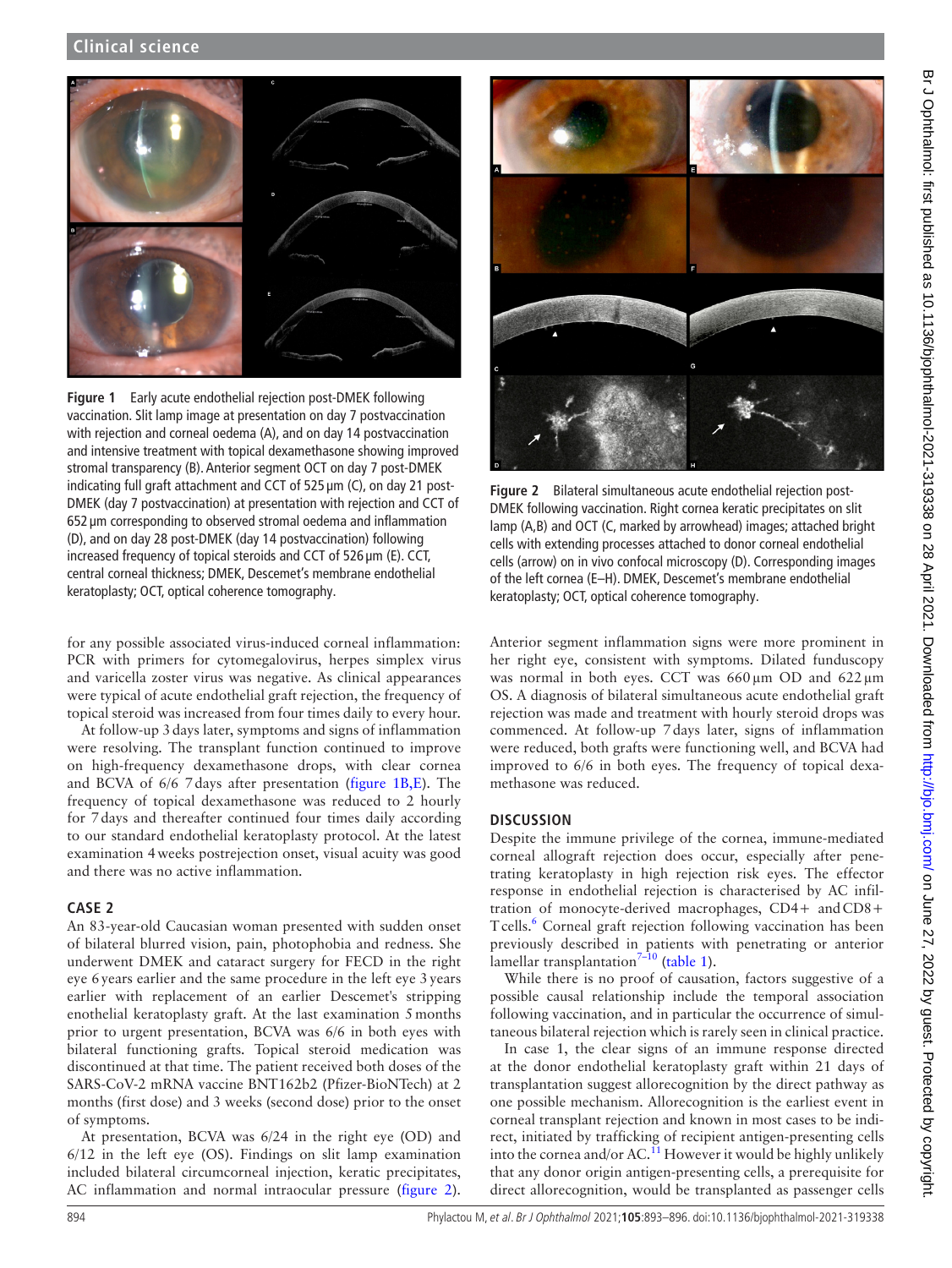<span id="page-2-0"></span>

| Summary of reported cases of corneal graft rejection following vaccination<br>Table 1 |                                              |                                                              |                                                                                                                                                                       |                         |                  |                                    |                                                                                                                     |
|---------------------------------------------------------------------------------------|----------------------------------------------|--------------------------------------------------------------|-----------------------------------------------------------------------------------------------------------------------------------------------------------------------|-------------------------|------------------|------------------------------------|---------------------------------------------------------------------------------------------------------------------|
| Study                                                                                 | Patient, age,<br>laterality                  | Eye/episode                                                  | Vaccine                                                                                                                                                               | Interval<br>postgraft   | Type of<br>graft | <b>Interval</b><br>postvaccination | Outcome                                                                                                             |
| Solomon and<br>Frucht-Pery <sup>8</sup>                                               | Patient 1,<br>80, bilateral,<br>simultaneous | OD/first                                                     | Influenza (trivalent vaccine for the 11 years<br>inactivated strains of A-Beijing-<br>32/92-H3N2, A-Texas-36/91-H1N1<br>and B-Panama-45/90 of the<br>influenza virus) |                         | <b>PK</b>        | 6 weeks                            | Resolved with topical and sub-<br>Tenon's steroids and systemic<br>steroids (80 mg prednisolone<br>orally per day). |
|                                                                                       |                                              | OS/first                                                     | Influenza (trivalent vaccine for the 8 years<br>inactivated strains of A-Beijing-<br>32/92-H3N2, A-Texas-36/91-H1N1<br>and B-Panama-45/90 of the<br>influenza virus)  |                         | PK               | 6 weeks and<br>3 days              | Resolved with topical and sub-<br>Tenon's steroids and systemic<br>steroids (80 mg prednisolone<br>orally per day). |
| Wertheim et al <sup>7</sup>                                                           | Patient 2.<br>67, unilateral                 | OS/first                                                     | Influenza (Sanofi-Pasteur MSD,<br>UK)                                                                                                                                 | 8 months                | <b>PK</b>        | 2 weeks                            | Resolved with topical steroids.                                                                                     |
|                                                                                       | Patient 3.<br>67, unilateral,<br>consecutive | OD/first                                                     | Influenza (Sanofi-Pasteur MSD.<br>UK)                                                                                                                                 | 7 months                | <b>PK</b>        | 3 weeks                            | Resolved with topical steroids.                                                                                     |
|                                                                                       |                                              | OD/second<br>(1 year after, following<br>annual vaccination) | Influenza                                                                                                                                                             | 1 year and 7<br>months  | <b>PK</b>        | 4 weeks                            | Resolved with topical steroids.                                                                                     |
| Hamilton et al <sup>10</sup>                                                          | Patient 4.<br>33, unilateral                 | OD/first                                                     | Influenza<br>(Fluvax, CSL, Parkville, Victoria,<br>Australia)                                                                                                         | 2 years and 7<br>months | <b>DALK</b>      | 3 weeks                            | Resolved with topical steroids<br>but residual central stromal<br>haze with visual loss from<br>prior to rejection. |
| Vignapiano et al <sup>9</sup>                                                         | Patient 5,<br>48, unilateral                 | N/A                                                          | Yellow fever                                                                                                                                                          | N/A                     | N/A              | 3 weeks                            | Resolved with topical and<br>systemic steroids.                                                                     |

DALK, deep anterior lamellar keratoplasty; N/A, not available; OD, right eye; OS, left eye; PK, penetrating keratoplasty.

in a DMEK graft. An alternative possible mechanism is suggested by some evidence from human<sup>12 13</sup> and experimental<sup>14</sup> corneal transplantation, indicating a role for antibody in rejection: the allogeneic response may have been initiated by the host antibody response in days postvaccination and antibody may have been involved in graft injury.

SARS-CoV-2 is a novel virus to humans, in relationship to which the immune response and the long-term protective effects of vaccination remain unknown. The recent finding on the expression of multiple viral entry factors on human cornea<sup>[15](#page-3-8)</sup> and reports of primary COVID-19 infection being temporally associated with rejection may offer insight into future understanding of interactions between SARS-CoV-2, the associated host immune response and the eye.<sup>1617</sup> The BNT162b2 is a lipid nanoparticleencapsulated mRNA molecule encoding a membrane-anchored SARS-CoV-2 full-length spike protein, $18$  one of the vaccines based on mRNA which are being used for the first time in the SARS-CoV-2 pandemic. Data from vaccine trials confirm that the BNT162b2 vaccine generates both adaptive humoral and cellular immune responses in humans: elevation of antispike neutralising antibody titres were found in all subjects by day 21 following vaccination, antigen-specific CD4+ andCD8+ Tcell responses, and levels of proinflammatory cytokines such as interferon gamma  $(IFN\gamma)$ .<sup>[19 20](#page-3-11)</sup> IFNγ-producing CD4+ T helper 1 (Th1) cells are thought to be a key cell type in corneal allograft rejection, $21$   $22$  and cross-reactivity of virus antigen-specific T cells with the HLA antigen-disparate corneal allograft endothelial cells may be one driver for the rejection in the reported cases. Of note, a recent study into COVID-19 vaccine response in 187 solid organ transplant recipients—half of whom had the BNT162b2 vaccine—did not report any episodes of acute rejection.<sup>23</sup> Little is known about the biodistribution of lipid nanoparticles, a factor which may be relevant in the two patients reported since tissue trafficking of the mRNA would determine whether the cells and tissues in the eye are killed by cytotoxic T

cells. Given the rapid uptake of vaccine proteins throughout the body, it would be anticipated that any significant upregulation of the immune response due to RNA-driven protein expression would occur within the first weeks, as seen in published data from completed trials, allowing us to promptly identify if rejection might occur at increased rates after vaccination.

Patients with corneal transplants and their clinicians should not be deterred from COVID-19 vaccination based on this report, and should note that both patients responded well to topical steroid treatment. Our aim is to highlight a potential consequence of immunogenicity of the mRNA vaccine, which may be shared with other types of SARS-CoV-2 vaccines and is likely to increase risk of rejection of all corneal transplant types. Early identification and management of graft rejection is important to prevent graft failure. A recent survey of 142 corneal surgeons reported 26.2% would increase the frequency of topical steroid when faced with vaccination-elicited rejection, but there was no consensus on rejection prophylaxis postvaccination.<sup>24</sup> More incidence data are needed before routine consideration of prophylactic steroid use immediately postvaccination. Clinicians may wish to consider such a strategy particularly in high rejection risk patients, and consider changing the frequency of existing steroid regimens or avoiding reduction in treatment around the time of planned vaccination. Delaying non-urgent keratoplasties in unvaccinated patients to allow them to undergo immunisation prior to surgery may be a worthwhile strategy. A recent vaccination history should be questioned when reviewing patients with signs of transplant rejection and any temporal association reported to the relevant local agencies.

#### **Acknowledgements** We thank Emma McVeigh for assistance with corneal imaging

**Contributors** MP, J-POL and DFPL conceived the study and wrote the manuscript. MP and J-POL collected the clinical data. All authors read and approved the manuscript.